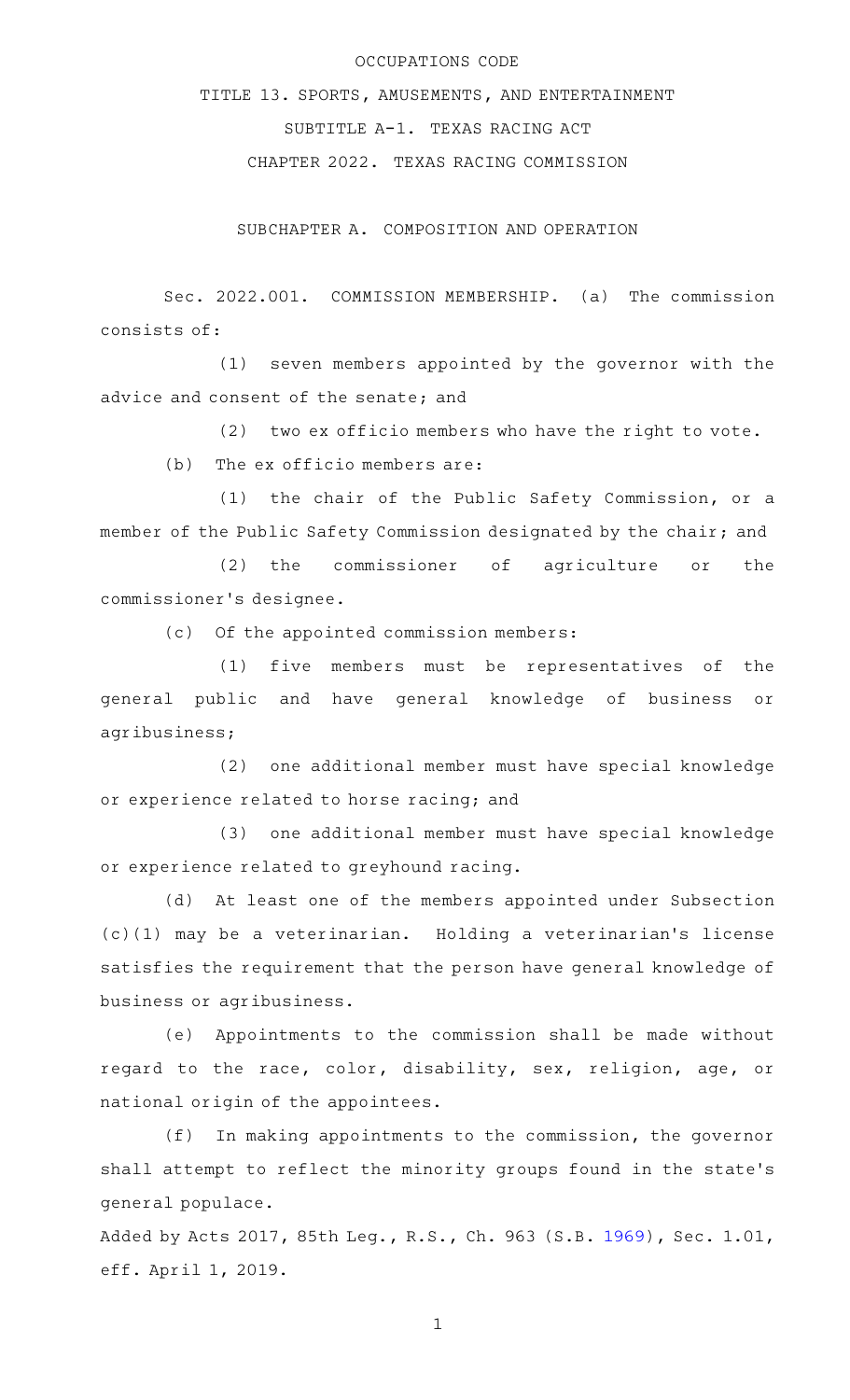Amended by:

Acts 2021, 87th Leg., R.S., Ch. 915 (H.B. [3607\)](http://www.legis.state.tx.us/tlodocs/87R/billtext/html/HB03607F.HTM), Sec. 14.004, eff. September 1, 2021.

Sec. 2022.002. TERM OF OFFICE. (a) Appointed commission members hold office for staggered terms of six years with the terms of two or three members expiring February 1 of each odd-numbered year.

(b) An ex officio member holds office on the commission for the time the member holds the member 's other office. Added by Acts 2017, 85th Leg., R.S., Ch. 963 (S.B. [1969](http://www.legis.state.tx.us/tlodocs/85R/billtext/html/SB01969F.HTM)), Sec. 1.01, eff. April 1, 2019.

Sec. 2022.003. FINANCIAL STATEMENT REQUIRED. (a) Each appointed commission member and the executive director is an "appointed officer of a major state agency" for purposes of Chapter [572,](https://statutes.capitol.texas.gov/GetStatute.aspx?Code=GV&Value=572) Government Code.

(b) An appointed commission member shall file a detailed financial statement with the secretary of state of the type required by the Texas Department of Banking in the application for a state bank charter. The financial statement is public information under Chapter [552](https://statutes.capitol.texas.gov/GetStatute.aspx?Code=GV&Value=552), Government Code.

Added by Acts 2017, 85th Leg., R.S., Ch. 963 (S.B. [1969](http://www.legis.state.tx.us/tlodocs/85R/billtext/html/SB01969F.HTM)), Sec. 1.01, eff. April 1, 2019.

Sec. 2022.004. RESTRICTIONS ON COMMISSION APPOINTMENT, MEMBERSHIP, AND EMPLOYMENT. (a) In this section, "Texas trade association" means a cooperative and voluntarily joined statewide association of business or professional competitors in this state designed to assist its members and its industry or profession in dealing with mutual business or professional problems and in promoting their common interest.

(b) A person may not be a commission member and may not be a commission employee employed in a "bona fide executive, administrative, or professional capacity," as that phrase is used for purposes of establishing an exemption to the overtime provisions of the federal Fair Labor Standards Act of 1938 (29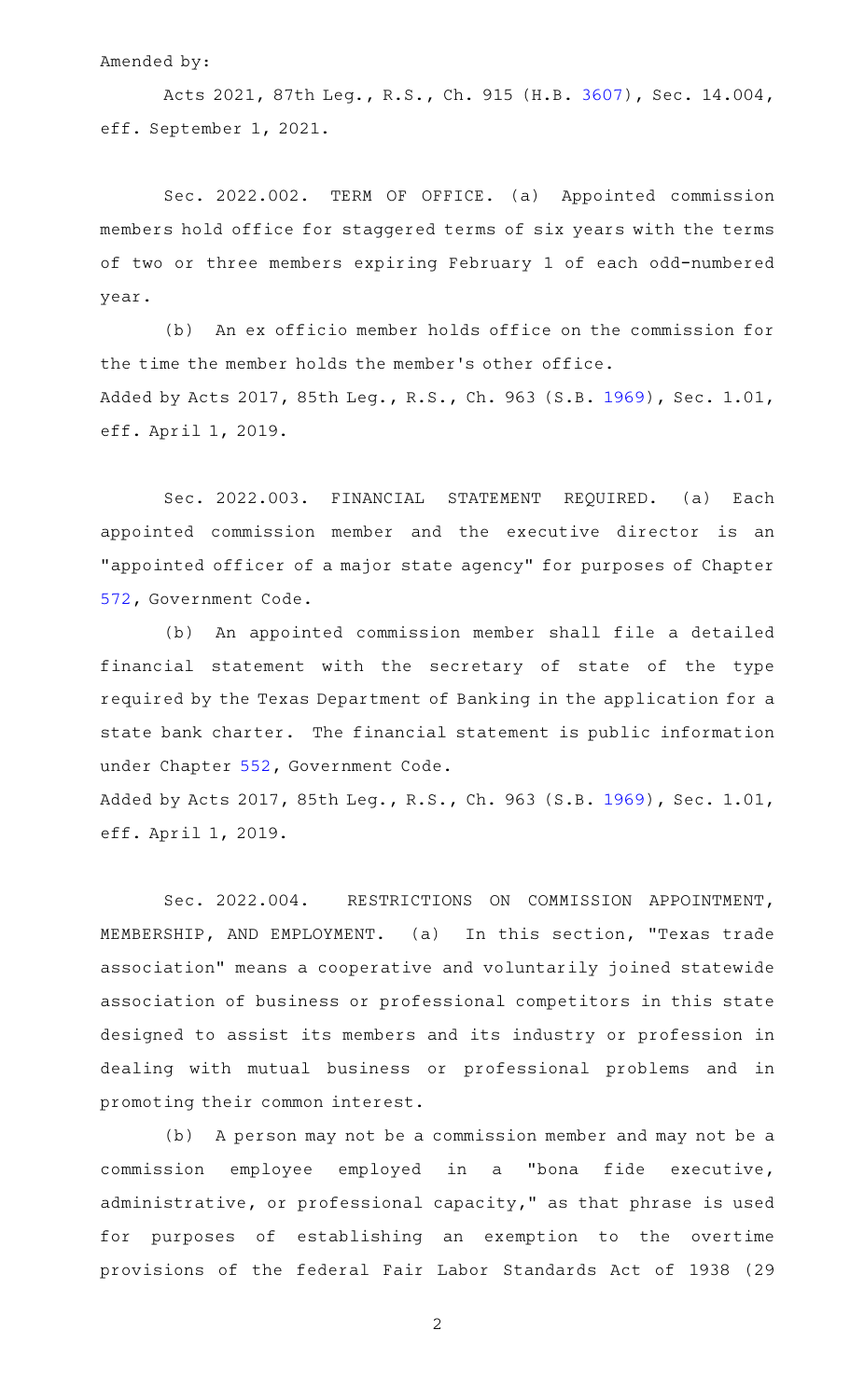U.S.C. Section 201 et seq.), if:

 $(1)$  the person is an officer, employee, or paid consultant of a Texas trade association in the field of horse or greyhound racing or breeding; or

 $(2)$  the person's spouse is an officer, manager, or paid consultant of a Texas trade association in the field of horse or greyhound racing or breeding.

(c) A person may not be a commission member or act as the general counsel to the commission if the person is required to register as a lobbyist under Chapter [305,](https://statutes.capitol.texas.gov/GetStatute.aspx?Code=GV&Value=305) Government Code, because of the person 's activities for compensation on behalf of a profession related to the operation of the commission.

(d) An appointed member is not eligible to serve on the commission unless that member has been a resident of this state for at least 10 consecutive years immediately before appointment.

(e) A person is not eligible for appointment as a commission member if:

(1) the person or the person's spouse:

 $(A)$  is licensed by the commission, except as a commissioner;

(B) is employed by the commission or participates in the management of a business entity or other organization regulated by the commission or receiving funds from or through the commission;

(C) owns or controls, directly or indirectly, more than a 10 percent interest in a business entity or other organization regulated by the commission or receiving funds from or through the commission; or

(D) uses or receives a substantial amount of tangible goods, services, or funds from or through the commission, other than compensation or reimbursement authorized by law for commission membership, attendance, or expenses; or

 $(2)$  the person:

(A) owns any financial interest in a racetrack or its operation or is related within the second degree by affinity or the third degree by consanguinity, as determined under Subchapter [B,](https://statutes.capitol.texas.gov/GetStatute.aspx?Code=GV&Value=573.021) Chapter [573](https://statutes.capitol.texas.gov/GetStatute.aspx?Code=GV&Value=573), Government Code, to a person who owns any financial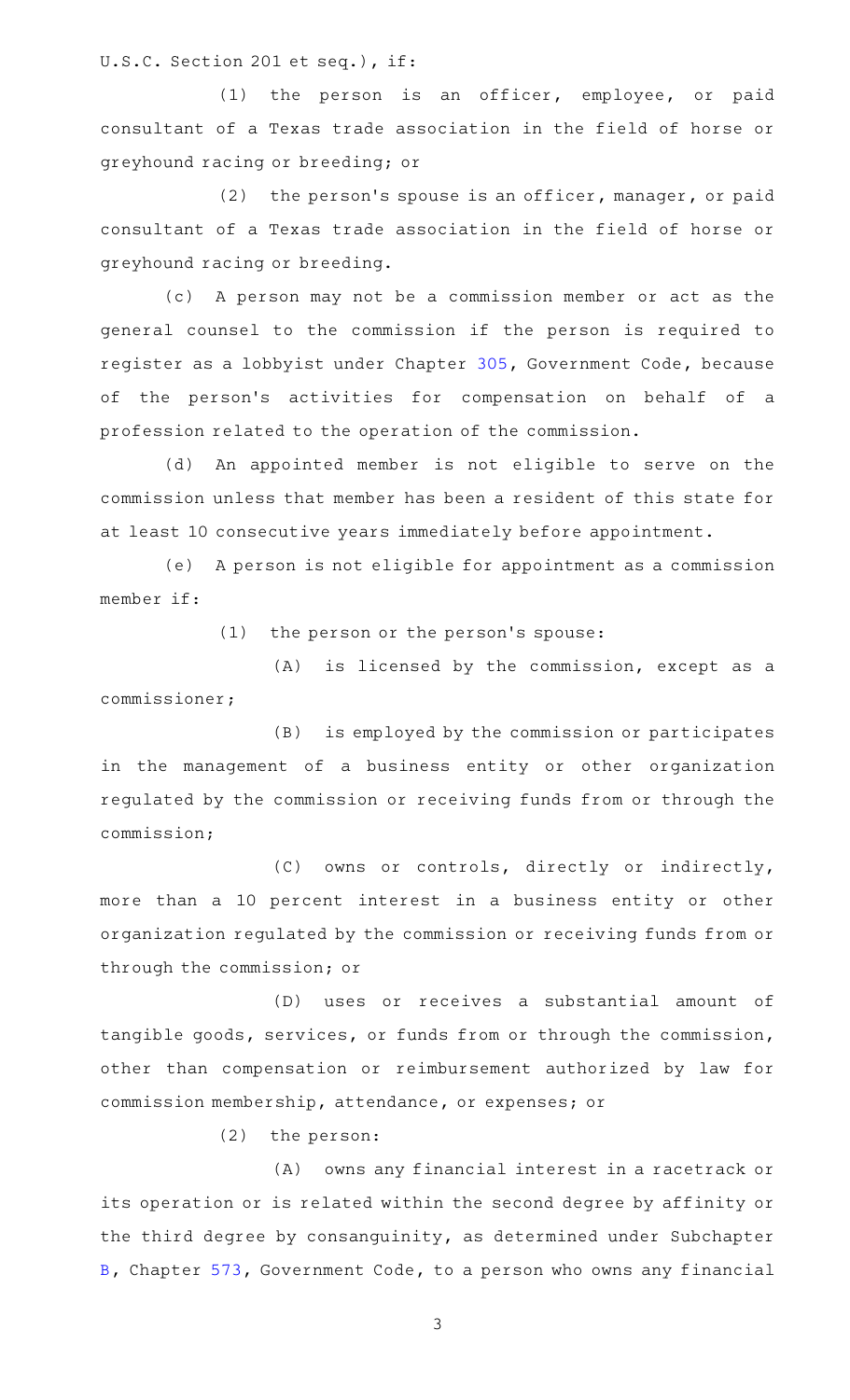interest in a racetrack or its operation; or

(B) has been convicted of a felony or of any crime involving moral turpitude. Added by Acts 2017, 85th Leg., R.S., Ch. 963 (S.B. [1969](http://www.legis.state.tx.us/tlodocs/85R/billtext/html/SB01969F.HTM)), Sec. 1.01, eff. April 1, 2019.

Sec. 2022.005. GROUNDS FOR REMOVAL. (a) It is a ground for removal from the commission if a member:

 $(1)$  does not have at the time of appointment the qualifications required by Sections [2022.001](https://statutes.capitol.texas.gov/GetStatute.aspx?Code=OC&Value=2022.001), [2022.004](https://statutes.capitol.texas.gov/GetStatute.aspx?Code=OC&Value=2022.004), and [2022.057](https://statutes.capitol.texas.gov/GetStatute.aspx?Code=OC&Value=2022.057);

(2) does not maintain during service on the commission the qualifications required by Sections [2022.001,](https://statutes.capitol.texas.gov/GetStatute.aspx?Code=OC&Value=2022.001) [2022.004,](https://statutes.capitol.texas.gov/GetStatute.aspx?Code=OC&Value=2022.004) and [2022.057](https://statutes.capitol.texas.gov/GetStatute.aspx?Code=OC&Value=2022.057);

(3) violates a prohibition established by Section [2022.004](https://statutes.capitol.texas.gov/GetStatute.aspx?Code=OC&Value=2022.004);

 $(4)$  cannot, because of illness or disability, discharge the member 's duties for a substantial part of the member 's term; or

(5) is absent from more than half of the regularly scheduled commission meetings that the member is eligible to attend during a calendar year.

(b) The validity of an action of the commission is not affected by the fact that it is taken when a ground for removal of a commission member exists.

(c) If the executive director has knowledge that a potential ground for removal exists, the executive director shall notify the presiding officer of the commission of the potential ground. The presiding officer shall then notify the governor and the attorney general that a potential ground for removal exists. If the potential ground for removal involves the presiding officer, the executive director shall notify the next highest officer of the commission, who shall notify the governor and the attorney general that a potential ground for removal exists.

Added by Acts 2017, 85th Leg., R.S., Ch. 963 (S.B. [1969](http://www.legis.state.tx.us/tlodocs/85R/billtext/html/SB01969F.HTM)), Sec. 1.01, eff. April 1, 2019.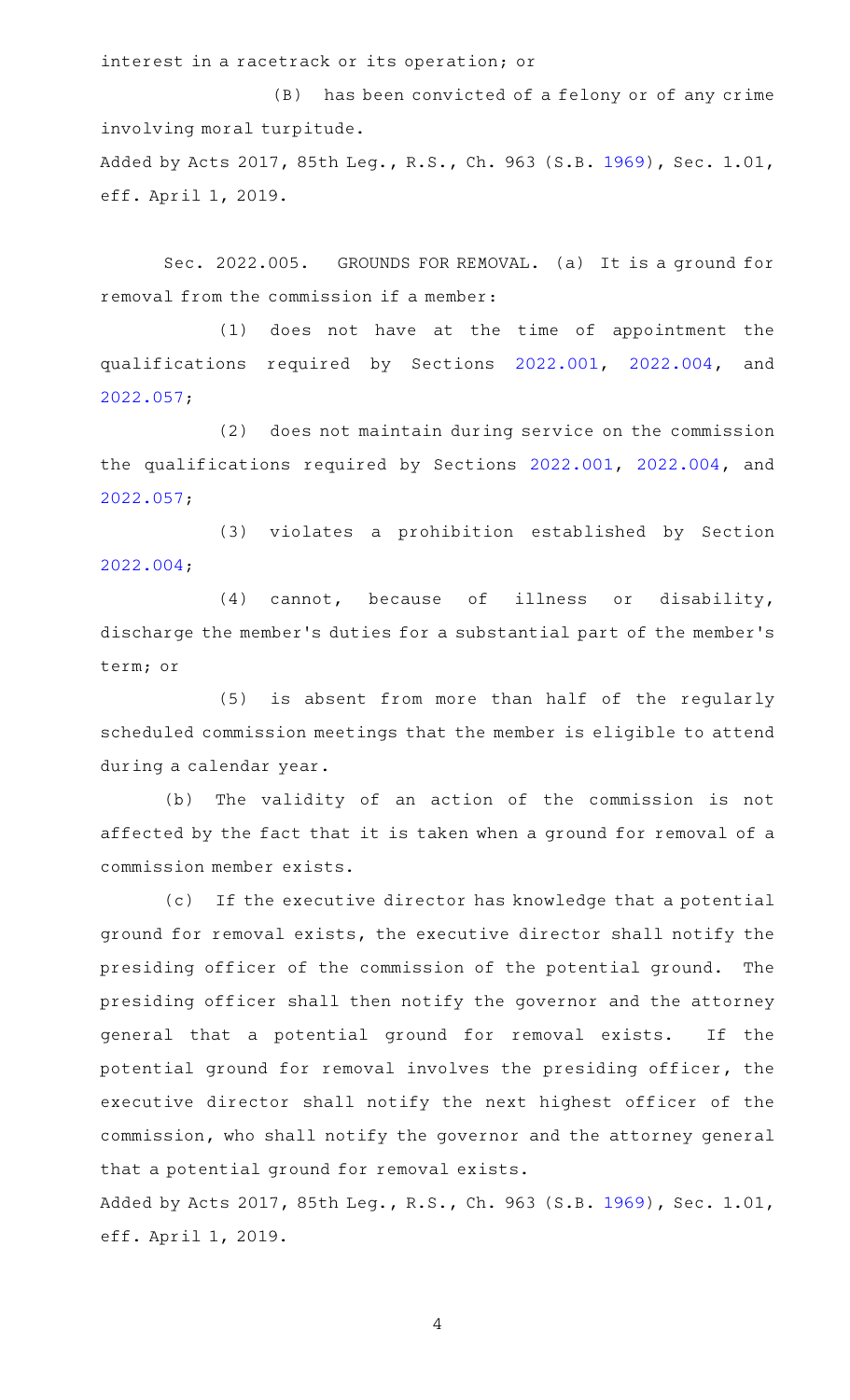Sec. 2022.006. MEMBER TRAINING. (a) To be eligible to take office as a commission member, a person appointed to the commission must complete at least one course of a training program that complies with this section.

(b) The training program must provide information to the person regarding:

(1) the enabling legislation that created the commission;

 $(2)$  the programs operated by the commission;

(3) the role and functions of the commission;

 $(4)$  commission rules, with an emphasis on the rules that relate to disciplinary and investigatory authority;

 $(5)$  the current budget for the commission;

(6) the results of the most recent formal audit of the commission;

(7) the requirements of:

(A) Chapter [551,](https://statutes.capitol.texas.gov/GetStatute.aspx?Code=GV&Value=551) Government Code;

(B) Chapter [552,](https://statutes.capitol.texas.gov/GetStatute.aspx?Code=GV&Value=552) Government Code; and

(C) Chapter [2001](https://statutes.capitol.texas.gov/GetStatute.aspx?Code=GV&Value=2001), Government Code;

 $(8)$  the requirements of the conflict of interest laws and other laws relating to public officials; and

(9) any applicable ethics policies adopted by the commission or the Texas Ethics Commission.

(c)AAA person appointed to the commission is entitled to reimbursement for travel expenses incurred in attending the training program, as provided by the General Appropriations Act and as if the person were a commission member.

Added by Acts 2017, 85th Leg., R.S., Ch. 963 (S.B. [1969](http://www.legis.state.tx.us/tlodocs/85R/billtext/html/SB01969F.HTM)), Sec. 1.01, eff. April 1, 2019.

Sec. 2022.007. MEMBER PER DIEM AND REIMBURSEMENT FOR EXPENSES. (a) An appointed commission member is entitled to:

(1) a per diem in an amount prescribed by legislative appropriation for each day spent in performing the duties of the office; and

(2) reimbursement for actual and necessary expenses incurred in performing the duties of the office.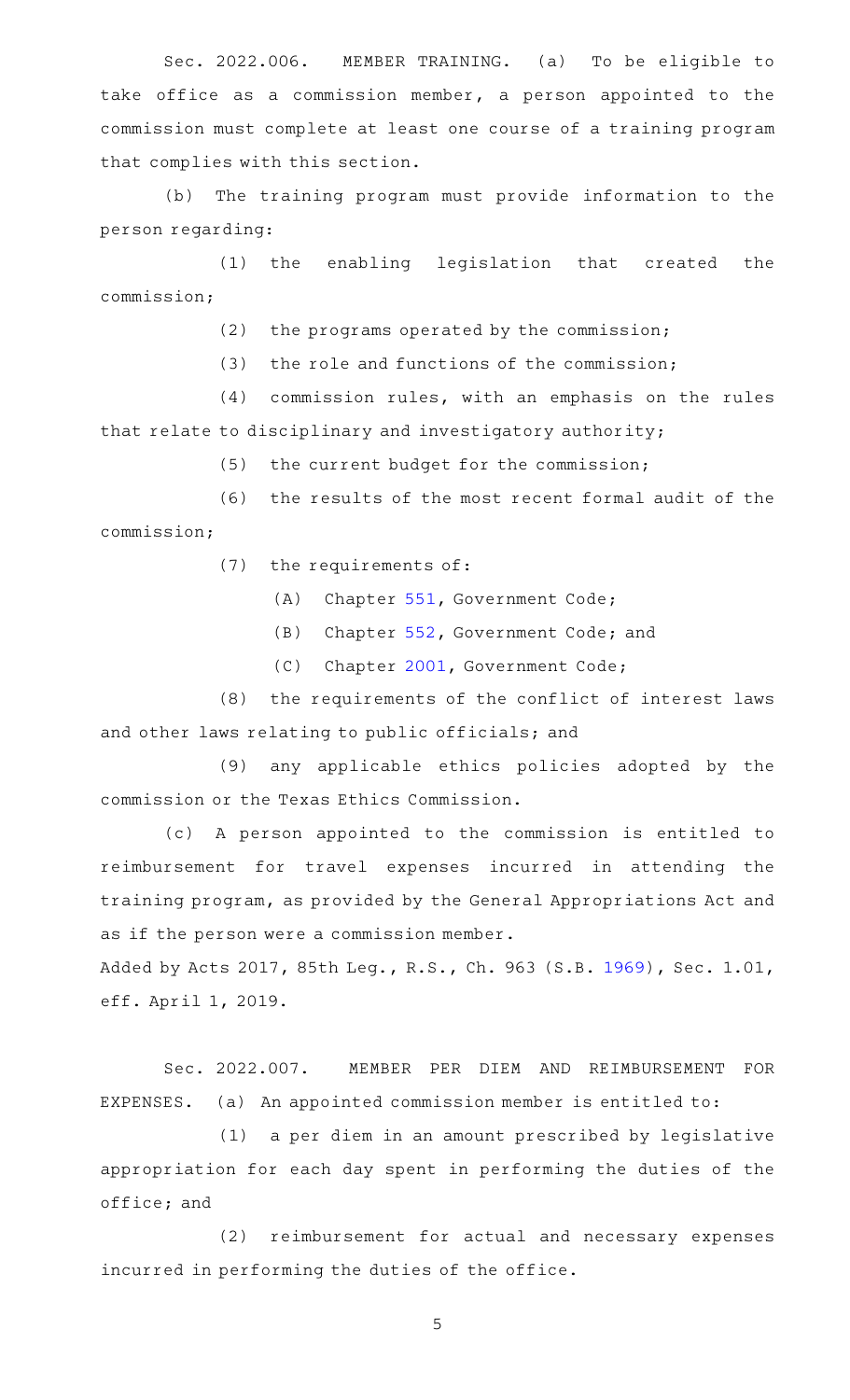(b) Reimbursement for expenses under this section is subject to any applicable limitation in the General Appropriations Act.

(c)AAAn ex officio commission member is entitled to reimbursement for expenses from the member 's agency as provided by law for expenses incurred in the performance of the member 's other official duties.

Added by Acts 2017, 85th Leg., R.S., Ch. 963 (S.B. [1969](http://www.legis.state.tx.us/tlodocs/85R/billtext/html/SB01969F.HTM)), Sec. 1.01, eff. April 1, 2019.

Sec. 2022.008. PRESIDING OFFICER. The governor shall designate a public member of the commission as the presiding officer of the commission to serve in that capacity at the pleasure of the governor.

Added by Acts 2017, 85th Leg., R.S., Ch. 963 (S.B. [1969](http://www.legis.state.tx.us/tlodocs/85R/billtext/html/SB01969F.HTM)), Sec. 1.01, eff. April 1, 2019.

Sec. 2022.009. COMMISSION MEETINGS; RECORD OF COMMISSION VOTES. (a) The commission shall hold at least six regular meetings each year on dates fixed by the commission.

(b) The commission shall adopt rules providing for the holding of special meetings.

(c) The commission shall keep at the commission's general office a public record of every vote. Added by Acts 2017, 85th Leg., R.S., Ch. 963 (S.B. [1969](http://www.legis.state.tx.us/tlodocs/85R/billtext/html/SB01969F.HTM)), Sec. 1.01, eff. April 1, 2019.

Sec. 2022.010. COMMISSION OFFICES. The commission shall maintain a general office of the commission in Austin and may also establish branch offices.

Added by Acts 2017, 85th Leg., R.S., Ch. 963 (S.B. [1969](http://www.legis.state.tx.us/tlodocs/85R/billtext/html/SB01969F.HTM)), Sec. 1.01, eff. April 1, 2019.

Sec. 2022.011. MONEY PAID TO COMMISSION. All money paid to the commission under this subtitle is subject to Subchapter [F](https://statutes.capitol.texas.gov/GetStatute.aspx?Code=GV&Value=404.091), Chapter [404,](https://statutes.capitol.texas.gov/GetStatute.aspx?Code=GV&Value=404) Government Code.

Added by Acts 2017, 85th Leg., R.S., Ch. 963 (S.B. [1969](http://www.legis.state.tx.us/tlodocs/85R/billtext/html/SB01969F.HTM)), Sec. 1.01,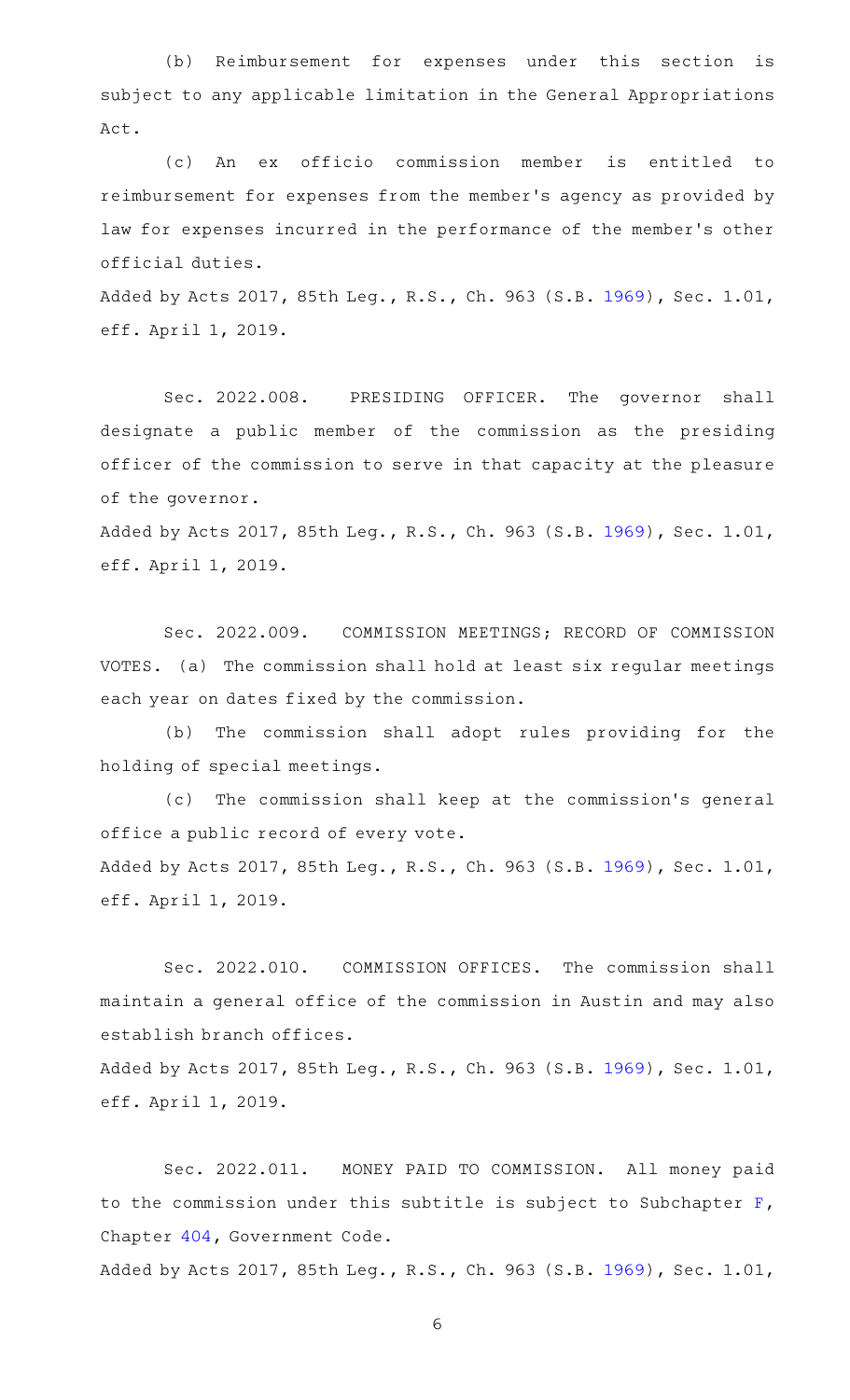Sec. 2022.012. LEGAL REPRESENTATION. The attorney general shall:

(1) designate at least one member of the attorney general 's staff to counsel and advise the commission and to represent the commission in legal proceedings; and

(2) make available to the appropriate prosecuting attorneys any information obtained regarding violations of this subtitle.

Added by Acts 2017, 85th Leg., R.S., Ch. 963 (S.B. [1969](http://www.legis.state.tx.us/tlodocs/85R/billtext/html/SB01969F.HTM)), Sec. 1.01, eff. April 1, 2019.

Sec. 2022.013. NEGOTIATED RULEMAKING AND ALTERNATIVE DISPUTE RESOLUTION PROCEDURES. (a) The commission shall develop and implement a policy to encourage the use of:

(1) negotiated rulemaking procedures under Chapter [2008](https://statutes.capitol.texas.gov/GetStatute.aspx?Code=GV&Value=2008), Government Code, for the adoption of commission rules; and

(2) appropriate alternative dispute resolution procedures under Chapter [2009,](https://statutes.capitol.texas.gov/GetStatute.aspx?Code=GV&Value=2009) Government Code, to assist in the resolution of internal and external disputes under the commission 's jurisdiction.

(b) The commission's procedures relating to alternative dispute resolution shall conform, to the extent possible, to any model guidelines issued by the State Office of Administrative Hearings for the use of alternative dispute resolution by state agencies.

 $(c)$  The commission shall:

 $(1)$  coordinate the implementation of the policy adopted under Subsection (a);

(2) provide training as needed to implement the procedures for negotiated rulemaking or alternative dispute resolution; and

(3) collect data concerning the effectiveness of those procedures.

Added by Acts 2017, 85th Leg., R.S., Ch. 963 (S.B. [1969](http://www.legis.state.tx.us/tlodocs/85R/billtext/html/SB01969F.HTM)), Sec. 1.01, eff. April 1, 2019.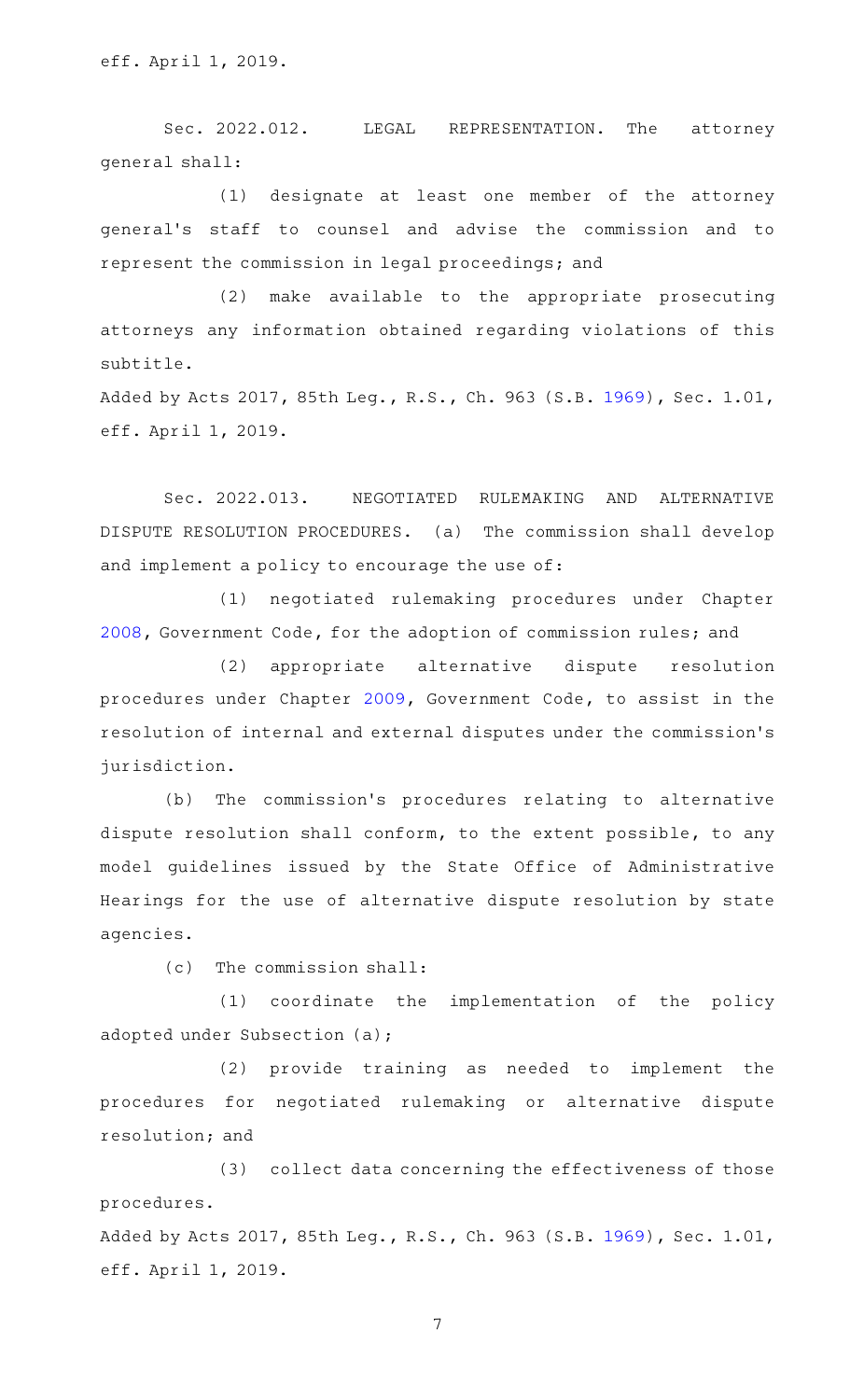Sec. 2022.014. PUBLIC PARTICIPATION. (a) The commission by rule shall develop and implement policies that provide the public with a reasonable opportunity to appear before the commission and to speak on any issue under the jurisdiction of the commission.

(b) The executive director shall prepare and maintain a written plan that describes how a person who does not speak English can be provided reasonable access to the commission 's programs and services.

Added by Acts 2017, 85th Leg., R.S., Ch. 963 (S.B. [1969](http://www.legis.state.tx.us/tlodocs/85R/billtext/html/SB01969F.HTM)), Sec. 1.01, eff. April 1, 2019.

## SUBCHAPTER B. COMMISSION STAFF

Sec. 2022.051. EXECUTIVE DIRECTOR; DUTIES. (a) The commission shall employ an executive director. The executive director serves at the pleasure of the commission on a full-time basis and may not hold other employment.

 $(b)$  The executive director shall:

- (1) keep the records of the commission; and
- (2) perform other duties required by the commission.

(c) The executive director or the executive director's designee shall provide to commission members and employees, as often as necessary, information regarding their qualification for office or employment under this subtitle and their responsibilities under applicable laws relating to standards of conduct for state officers or employees.

Added by Acts 2017, 85th Leg., R.S., Ch. 963 (S.B. [1969](http://www.legis.state.tx.us/tlodocs/85R/billtext/html/SB01969F.HTM)), Sec. 1.01, eff. April 1, 2019.

Sec. 2022.052. EMPLOYEES; RESTRICTIONS ON EMPLOYMENT. (a) The commission shall hire employees as necessary to administer this subtitle.

(b) The commission shall employ the executive director and other employees to reflect the diversity of the state 's population with regard to race, color, disability, sex, religion, age, and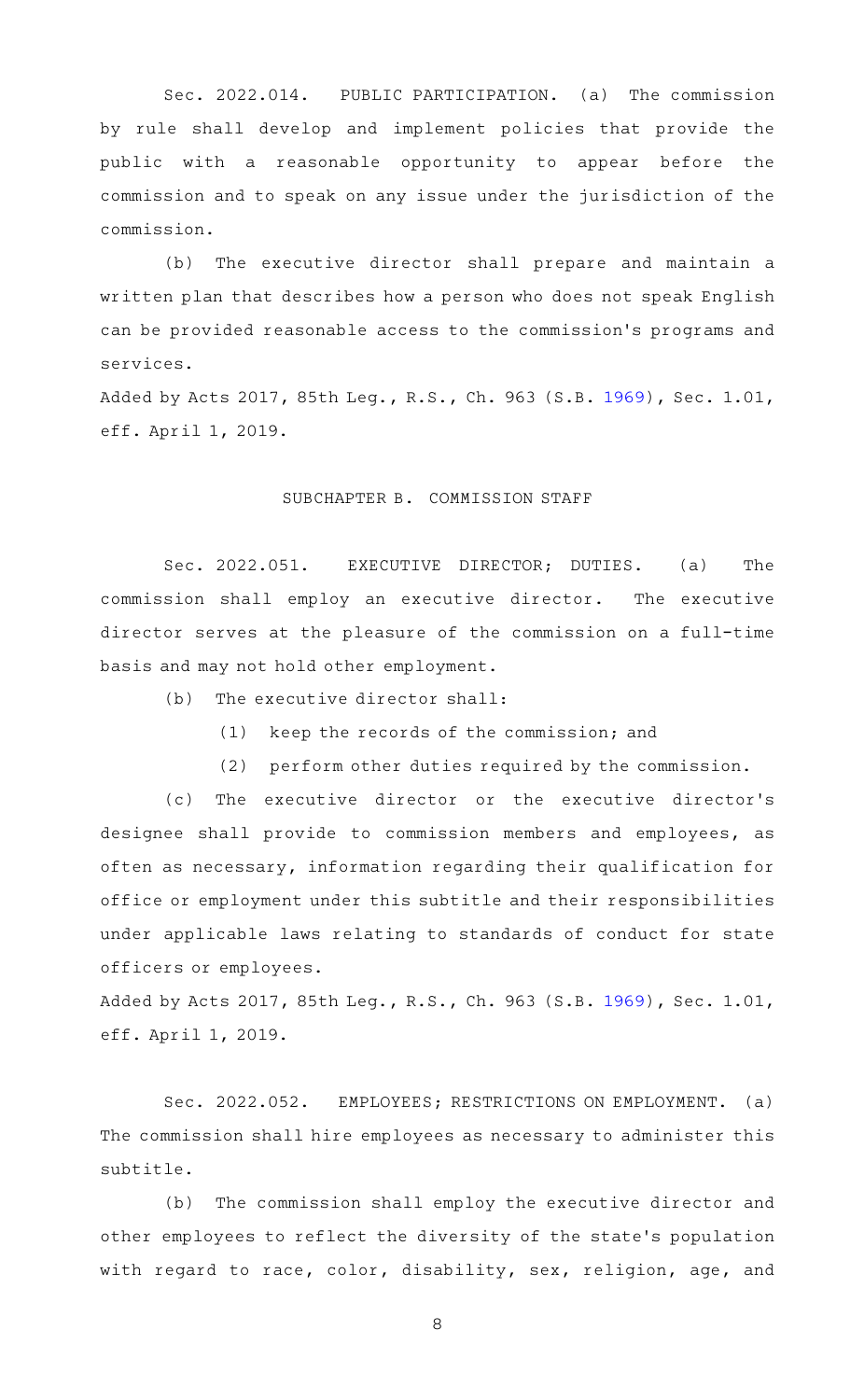national origin.

(c) The commission may not employ or continue to employ a person who:

 $(1)$  owns or controls a financial interest in a commission license holder;

(2) is employed by or serves as a paid consultant to a commission license holder, an official state breed registry, or a Texas trade association, as defined by Section [2022.004\(](https://statutes.capitol.texas.gov/GetStatute.aspx?Code=OC&Value=2022.004)a), in the field of horse or greyhound racing or breeding;

(3) owns or leases a race animal that participates in pari-mutuel racing in this state;

(4) accepts or is entitled to any part of the purse or Texas-bred incentive award to be paid on a horse or a greyhound in a race conducted in this state; or

(5) resides with or is related within the first degree by affinity or consanguinity to a person subject to a disqualification prescribed by this subsection. Added by Acts 2017, 85th Leg., R.S., Ch. 963 (S.B. [1969](http://www.legis.state.tx.us/tlodocs/85R/billtext/html/SB01969F.HTM)), Sec. 1.01,

eff. April 1, 2019.

Sec. 2022.053. COMMISSION INVESTIGATORS. (a) The commission may commission as many investigators as the commission determines necessary to enforce this subtitle and commission rules.

(b) An investigator commissioned under this section shall take the constitutional oath of office and file it with the commission.

(c) An investigator commissioned under this section has the powers of a peace officer.

Added by Acts 2017, 85th Leg., R.S., Ch. 963 (S.B. [1969](http://www.legis.state.tx.us/tlodocs/85R/billtext/html/SB01969F.HTM)), Sec. 1.01, eff. April 1, 2019.

Sec. 2022.054. CAREER LADDER; PERFORMANCE EVALUATIONS. (a) The executive director or the executive director's designee shall develop an intra-agency career ladder program that addresses opportunities for mobility and advancement for employees within the commission. The program shall require intra-agency posting of all positions concurrently with any public posting.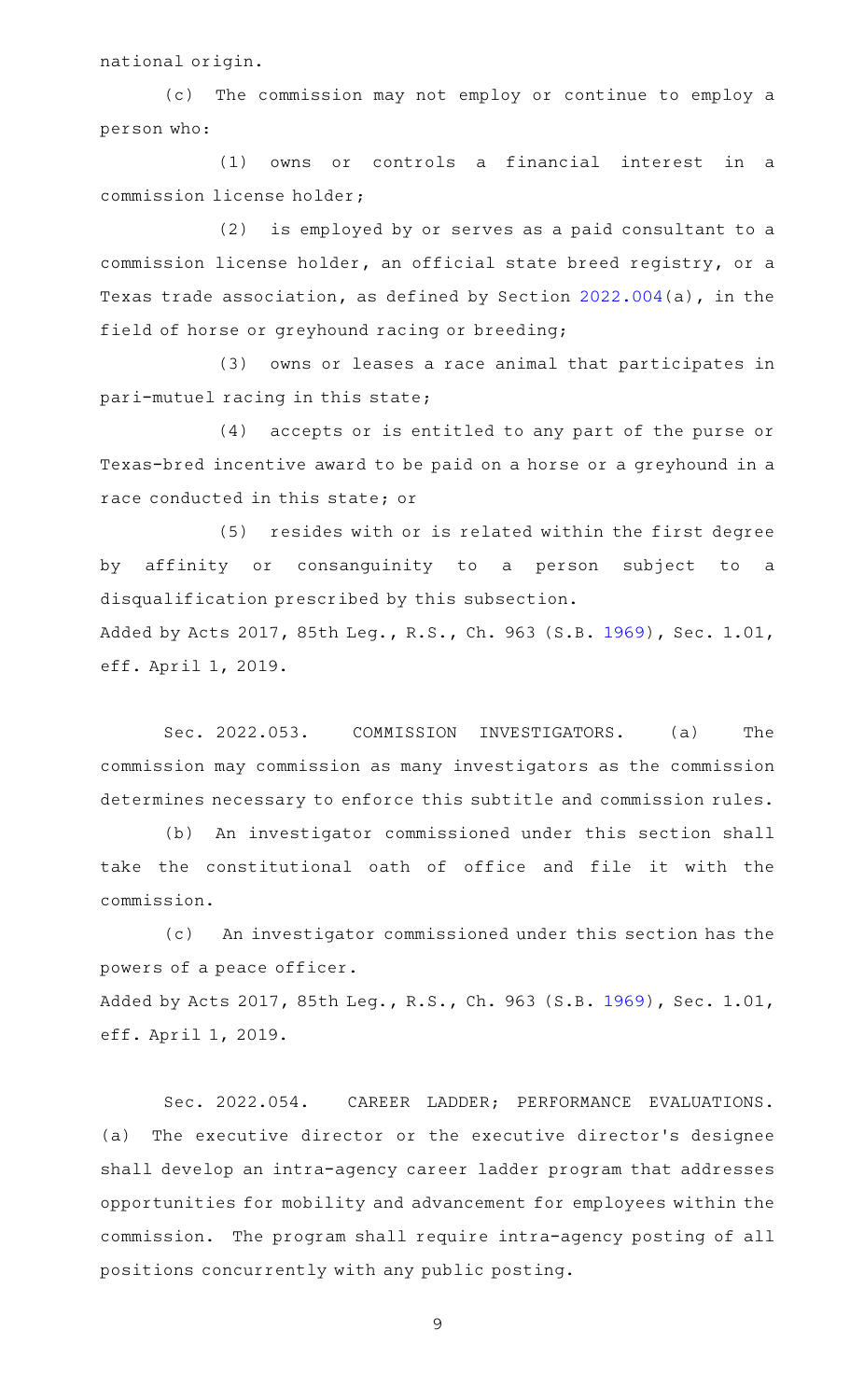(b) The executive director or the executive director's designee shall develop a system of annual performance evaluations based on documented employee performance. All merit pay for commission employees must be based on the system established under this subsection.

Added by Acts 2017, 85th Leg., R.S., Ch. 963 (S.B. [1969](http://www.legis.state.tx.us/tlodocs/85R/billtext/html/SB01969F.HTM)), Sec. 1.01, eff. April 1, 2019.

Sec. 2022.055. EQUAL EMPLOYMENT OPPORTUNITY POLICY. (a) The executive director or the executive director 's designee shall prepare and maintain a written policy statement to assure implementation of a program of equal employment opportunity under which all personnel transactions are made without regard to race, color, disability, sex, religion, age, or national origin.

(b) The policy statement must include:

(1) personnel policies, including policies relating to recruitment, evaluation, selection, appointment, training, and promotion of personnel that comply with the requirements of Chapter [21](https://statutes.capitol.texas.gov/GetStatute.aspx?Code=LA&Value=21), Labor Code;

 $(2)$  a comprehensive analysis of the commission workforce that meets federal and state laws, rules, regulations, and instructions directly promulgated from those laws, rules, and regulations;

(3) procedures by which a determination can be made about the extent of underuse in the commission workforce of all persons for whom federal or state laws, rules, regulations, and instructions directly promulgated from those laws, rules, and regulations encourage a more equitable balance; and

(4) reasonable methods to appropriately address those areas of underuse.

(c) The policy statement must:

(1) cover an annual period and be updated annually;

(2) be reviewed by the Texas Workforce Commission for compliance with Subsection (b)(1); and

(3) be filed with the governor's office. Added by Acts 2017, 85th Leg., R.S., Ch. 963 (S.B. [1969](http://www.legis.state.tx.us/tlodocs/85R/billtext/html/SB01969F.HTM)), Sec. 1.01, eff. April 1, 2019.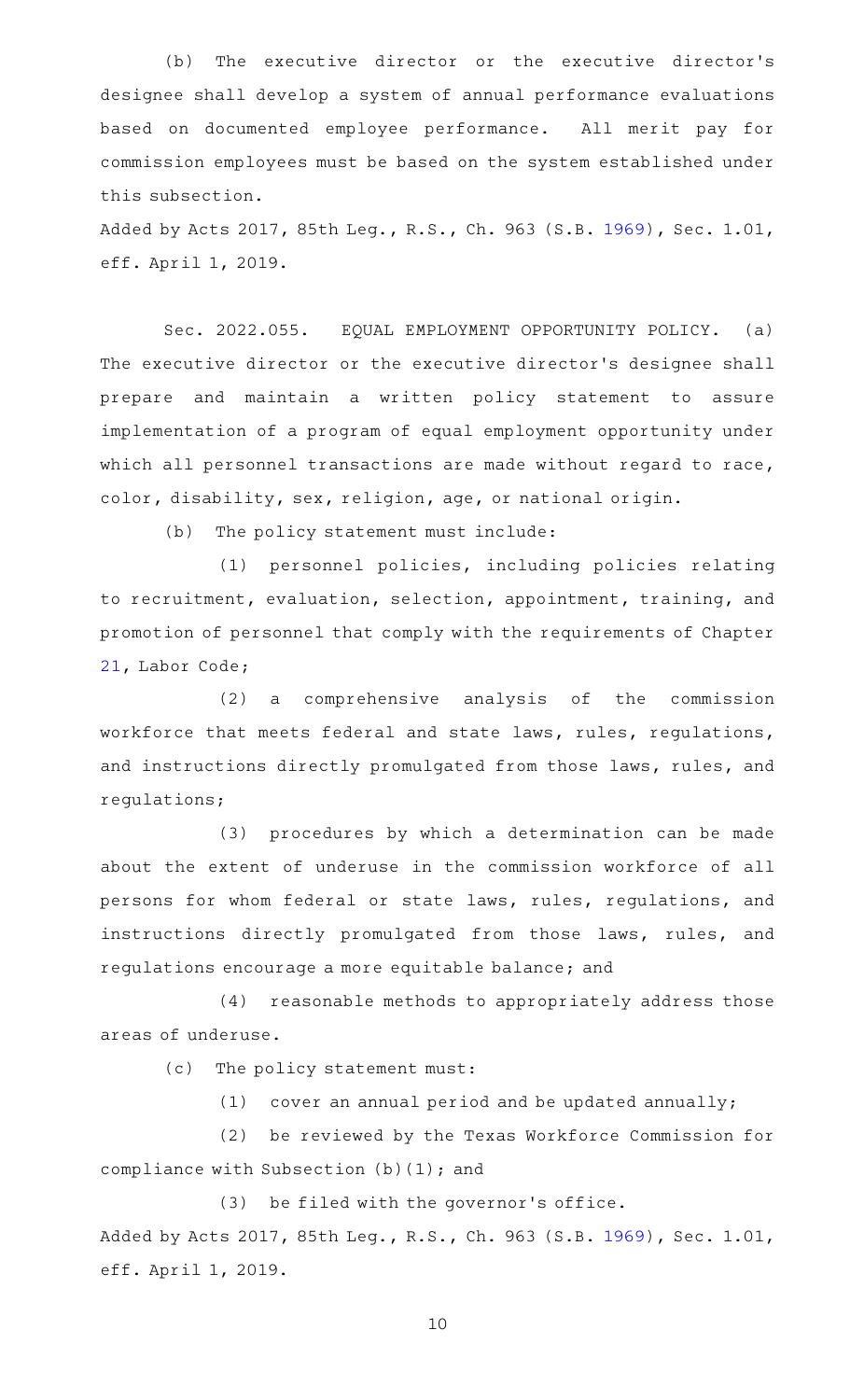Sec. 2022.056. DIVISION OF RESPONSIBILITY. The commission by rule shall develop and implement policies that clearly separate the policymaking responsibilities of the commission and the management responsibilities of the executive director and the commission staff.

Added by Acts 2017, 85th Leg., R.S., Ch. 963 (S.B. [1969](http://www.legis.state.tx.us/tlodocs/85R/billtext/html/SB01969F.HTM)), Sec. 1.01, eff. April 1, 2019.

Sec. 2022.057. BACKGROUND CHECKS AND QUALIFICATION CRITERIA. Each person appointed to or employed by the commission is subject to all background checks and qualification criteria required to hold a racetrack license or other license under this subtitle.

Added by Acts 2017, 85th Leg., R.S., Ch. 963 (S.B. [1969](http://www.legis.state.tx.us/tlodocs/85R/billtext/html/SB01969F.HTM)), Sec. 1.01, eff. April 1, 2019.

Sec. 2022.058. PROHIBITION ON EMPLOYMENT OF FORMER COMMISSION MEMBERS OR EMPLOYEES BY RACETRACK ASSOCIATION; CRIMINAL PENALTY. (a) A racetrack association may not employ a person who has been a commission member, the executive director, or a commission employee in a position in the state employment classification plan of grade 12 or above, or a person related within the second degree by affinity or the third degree by consanguinity, as determined under Chapter [573](https://statutes.capitol.texas.gov/GetStatute.aspx?Code=GV&Value=573), Government Code, to such a member or employee, during the one-year period immediately preceding the employment by the racetrack association.

(b) A person may not seek or accept employment with a racetrack association if the racetrack association would violate this section by employing the person.

(c)AAA racetrack association or person who violates this section commits an offense.

Added by Acts 2017, 85th Leg., R.S., Ch. 963 (S.B. [1969](http://www.legis.state.tx.us/tlodocs/85R/billtext/html/SB01969F.HTM)), Sec. 1.01, eff. April 1, 2019.

SUBCHAPTER C. RECORDS AND INFORMATION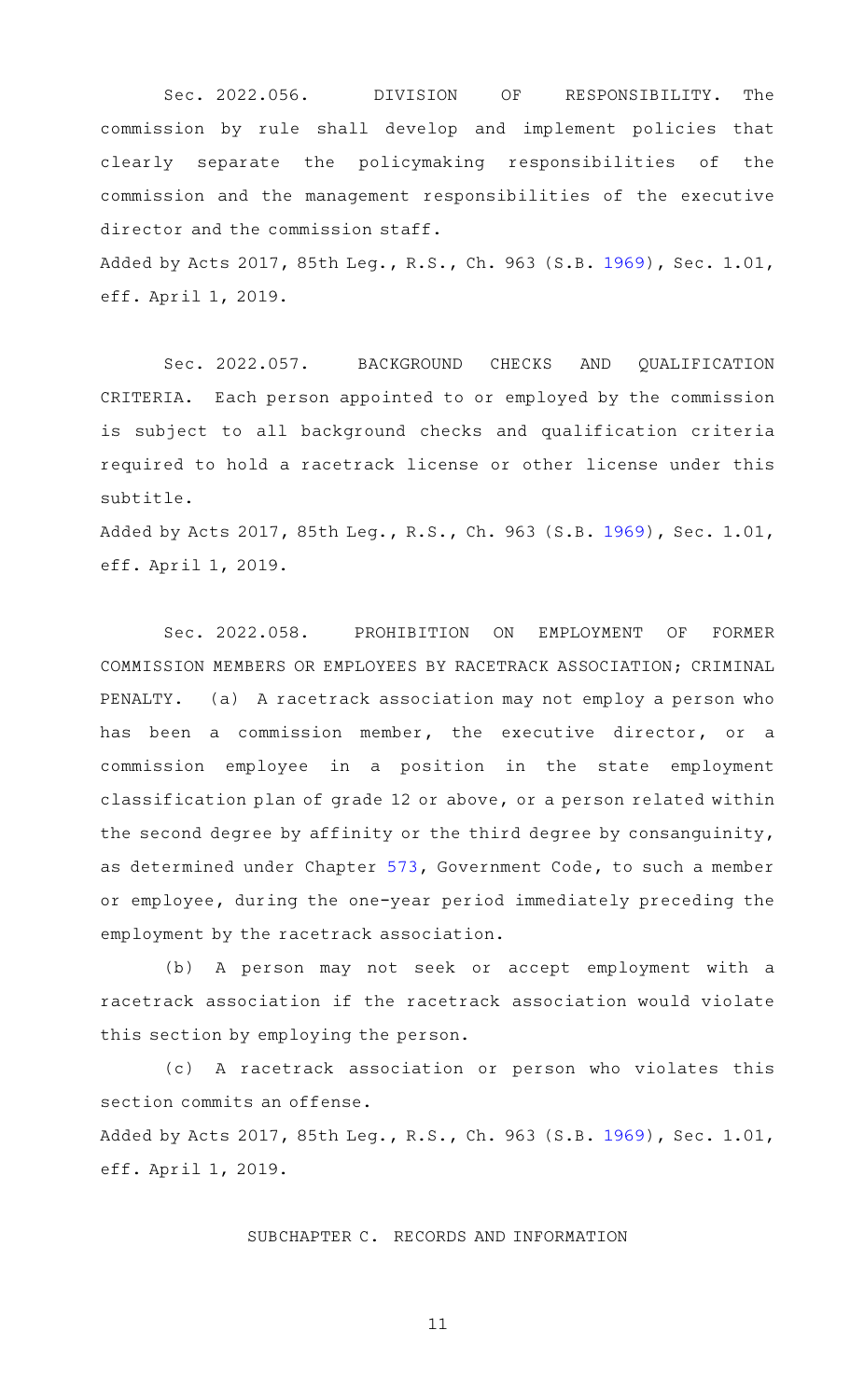Sec. 2022.101. PUBLIC INTEREST INFORMATION. (a) The commission shall prepare information of public interest describing the functions of the commission and the procedures by which complaints are filed with and resolved by the commission.

(b) The commission shall make the information described by Subsection (a) available to the public and appropriate state agencies.

Added by Acts 2017, 85th Leg., R.S., Ch. 963 (S.B. [1969](http://www.legis.state.tx.us/tlodocs/85R/billtext/html/SB01969F.HTM)), Sec. 1.01, eff. April 1, 2019.

Sec. 2022.102. INFORMATION RELATING TO COMPLAINT PROCEDURES. (a) The commission by rule shall establish methods by which racetrack patrons are notified of the name, mailing address, and telephone number of the commission for the purpose of directing complaints to the commission. The commission may provide the notification:

(1) on every race performance program provided by each racetrack association; or

(2) on signs prominently displayed in the common public areas on the premises of each racetrack.

(b) The commission shall keep information about each complaint filed with the commission. The information must include:

 $(1)$  the date the complaint is received;

(2) the name of the complainant;

 $(3)$  the subject matter of the complaint;

(4) a record of all persons contacted in relation to the complaint;

(5) a summary of the results of the review or investigation of the complaint; and

(6) for complaints for which the commission took no action, an explanation of the reason the complaint was closed without action.

(c) The commission shall keep a file about each written complaint filed with the commission that the commission has authority to resolve. The commission shall provide to the person filing the complaint and to the persons who are subjects of the complaint the commission 's policies and procedures pertaining to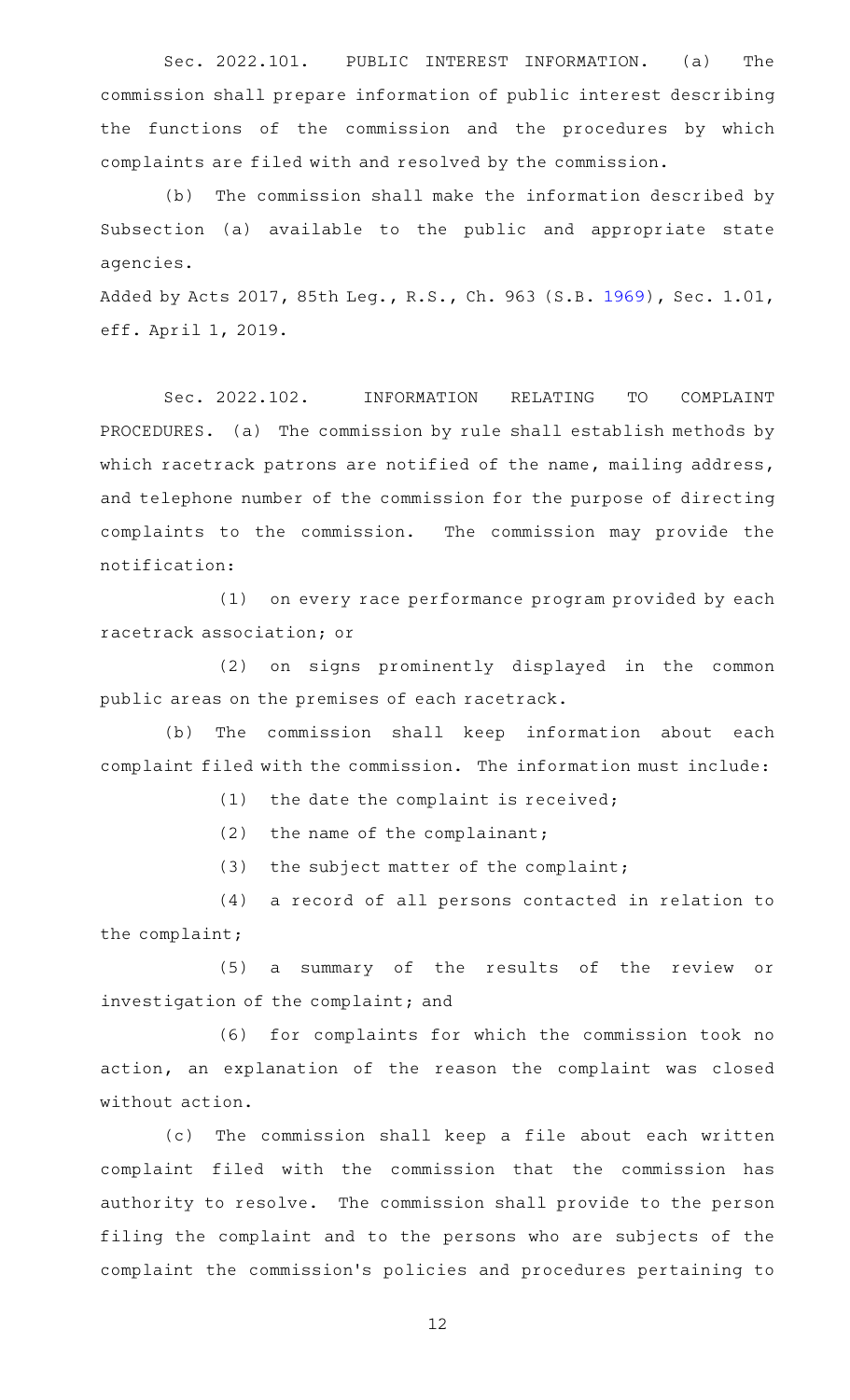complaint investigation and resolution.

(d) The commission, at least quarterly and until final disposition of a complaint, shall notify the person filing the complaint and the persons who are subjects of the complaint of the status of the complaint unless the notice would jeopardize an undercover investigation.

Added by Acts 2017, 85th Leg., R.S., Ch. 963 (S.B. [1969](http://www.legis.state.tx.us/tlodocs/85R/billtext/html/SB01969F.HTM)), Sec. 1.01, eff. April 1, 2019.

Sec. 2022.103. COMMISSION INVESTIGATIVE FILES CONFIDENTIAL. (a) The contents of the investigatory files of the commission are not public records and are confidential except:

- $(1)$  in a criminal proceeding;
- $(2)$  in a hearing conducted by the commission;
- (3) on court order; or
- (4) with the consent of the party being investigated.

(b) Except as otherwise provided by this subtitle, the files, records, information, compilations, documents, photographs, reports, summaries, and reviews of information and related matters that are collected, retained, or compiled by the Department of Public Safety in the discharge of the department 's duties under this subtitle are confidential and are not subject to public disclosure, but are subject to discovery by a person who is the subject of the files, records, information, compilations, documents, photographs, reports, summaries, and reviews of information and related matters that are collected, retained, or compiled by the department in the discharge of the department 's duties under this subtitle.

(c) An investigation report or other document submitted by the Department of Public Safety to the commission becomes part of the investigative files of the commission and is subject to discovery by a person who is the subject of the investigation report or other document submitted by the department to the commission that is part of the investigative files of the commission.

(d) Information that is in a form available to the public is not privileged or confidential under this section and is subject to public disclosure.